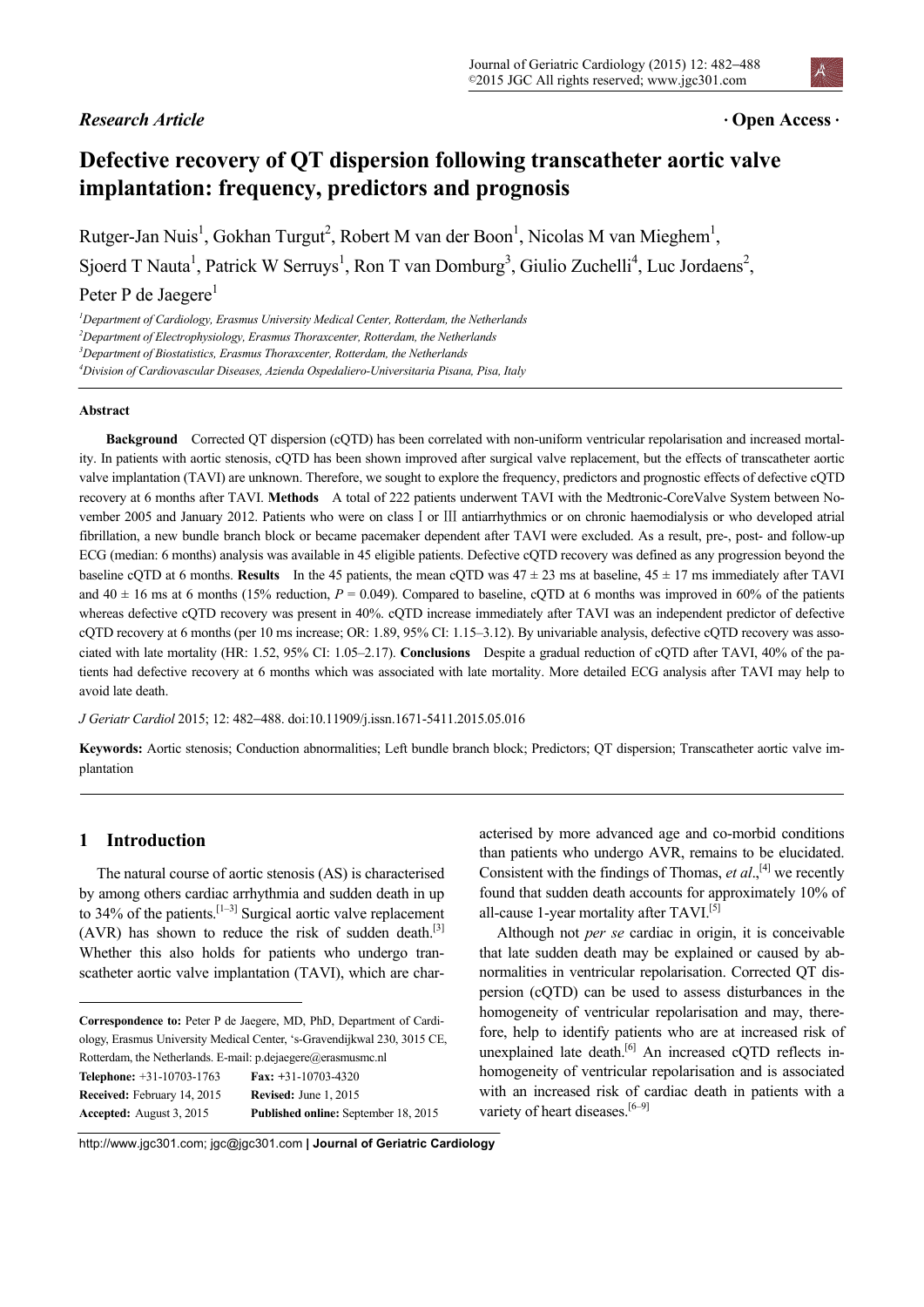A reduction in cQTD has been reported early after AVR most likely due to a reduction in afterload, improved coronary flow and early left ventricular mass regression.<sup>[10–12]</sup> Similar effects may be expected after TAVI, yet, as mentioned these patients are older with more comorbidities and may also have been exposed to a longer period of increased left ventricular afterload. We, therefore, sought to explore the changes in cQTD and the frequency, predictors and prognostic effects of defective cQTD recovery at six months after TAVI.

### **2 Methods**

# **2.1 Patients and procedure**

Between November 2005 and January 2012, a total of 222 consecutive patients with AS underwent trans-arterial TAVI with the Medtronic CoreValve System (MCS). In all patients, a pre-, post- and follow-up 12-lead ECG was available. Patients with atrial fibrillation and those taking class I or III antiarrhytmics or on chronic haemodialysis were excluded.<sup>[13]</sup> For the purpose of an accurate assessment of cQTD changes over time, patients with a new conduction abnormality [left bundle branch block (LBBB), right bundle branch block (RBBB), or paced rhythm] immediately or six months after TAVI and those with a pre-existent conduction abnormality that progressed to a higher degree AV block were excluded as well. The final study population, therefore, consisted of 45 patients (Figure 1).

Details of the patient selection, prosthesis and subsequent phases of the transfemoral TAVI procedure have been previously published.<sup>[14–16]</sup> Briefly, all patients referred for TAVI were first seen on the out-patient clinic and then discussed in the heart team. Treatment decision was based upon consensus between an interventional cardiologist and a cardiac surgeon and since September 2010 by a team consisting of an interventional cardiologist, cardiac surgeon and a clinical cardiologist and/or an echocardiographist. Treatment decision was based upon a weighted assessment of risk and benefit of the various treatment modalities on the basis of all clinical and technical information of the patient. The procedure was performed with the patient under general anaesthesia with a temporary pacemaker wire positioned in the right ventricle and with default femoral arterial access through an 18F sheath. The aortic valve was first crossed under fluoroscopic control using a straight wire. This wire was exchanged for a stiff support wire followed by balloon valvuloplasty (22 or 23 mm  $\times$  4 cm) under rapid right ventricular pacing. The valve (available in 26, 29 and 31 mm) was then advanced over the aortic arch into the aortic annulus with a target deployment of 4–6 mm below the annulus.



**Figure 1. Flow diagram of ECGs available for serial analysis of pre-, post- and 6 month ECGs.** 

Patients were extubated before leaving the catheterization laboratory or within 2 h after arrival in the cardiac care unit.

#### **2.2 Electrocardiographic recordings and measurements**

All pre-, post- and follow-up [median: 181, interquartile range (IQR): 110-279 days] 12-lead ECGs were recorded at a paper speed of 25 mm/s and reprinted at a speed of 50 mm/s to improve sensitivity and accuracy of the manual measurements.[17,18] Inter-observer variability of cQTD measurements were evaluated by comparing the results of cQTD analysis between two observers who independently from one another analysed the ECGs. Inter-observer variability, expressed as the mean absolute difference between observers, was  $8 \pm 16$  ms as determined in a consecutive series of 10 patients (30 ECGs). Intra-observer variability was  $5 \pm 8$  ms.

The following time intervals were measured: PR, QRS, RR, QT and JT. The QT interval was considered to reflect the ventricular depolarization and repolarisation whereas the JT interval only reflects ventricular repolarisation because it does not encompass the depolarization phase.

The QT interval was calculated by measuring the beginning of the QRS complex until the visual return of the T

http://www.jgc301.com; jgc@mail.sciencep.com **| Journal of Geriatric Cardiology**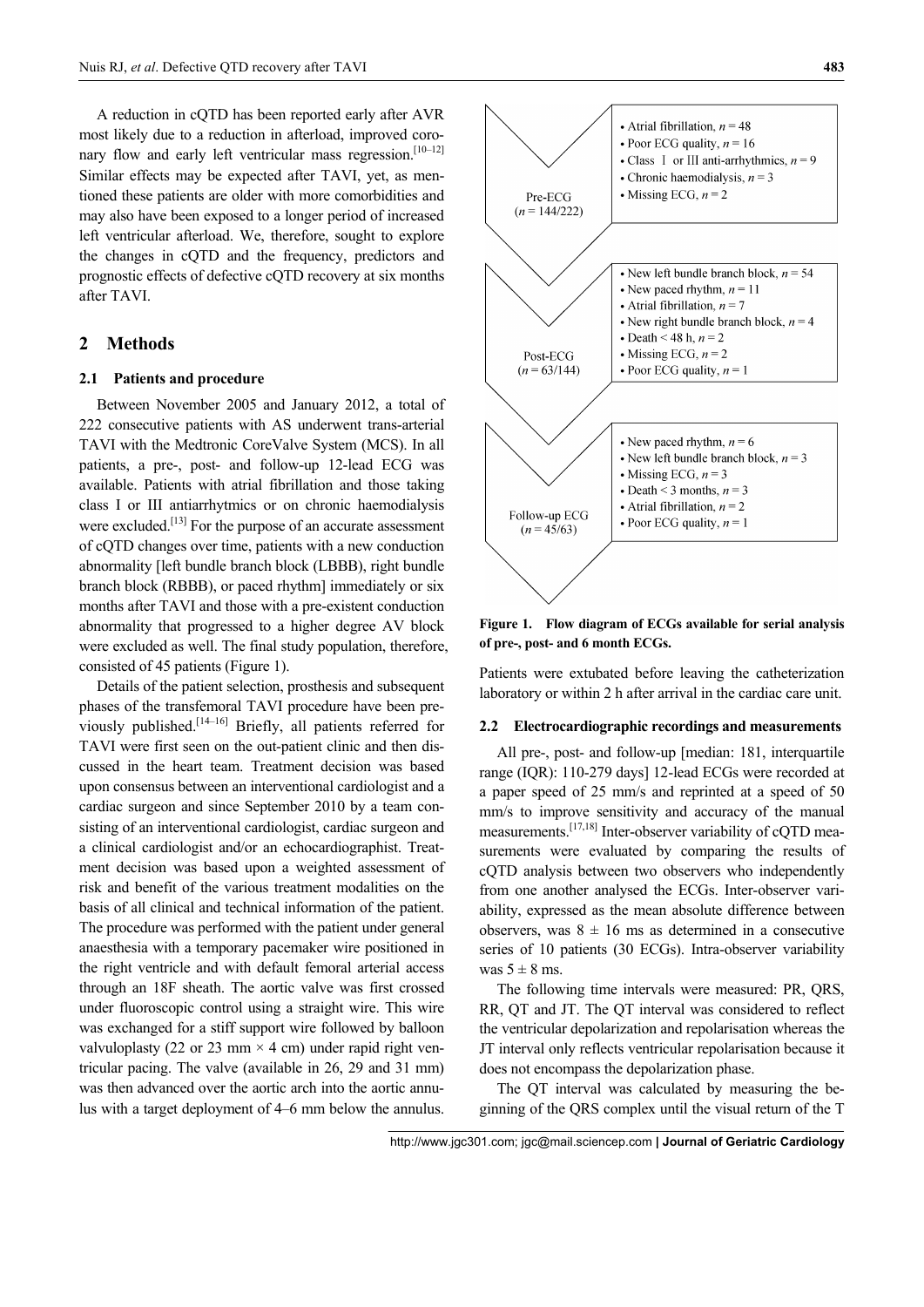wave to the TP baseline. When a T wave was complicated by a U wave, the end of the T wave was defined as the nadir between the T and the U waves.<sup>[13]</sup> Intervals preceded by premature beats were not measured. For each lead, wherever possible, three consecutive cycles were measured and corrected for the heart rate using the Bazett's formula.<sup>[19,20]</sup> The average of the three consecutive cycles was used. The cJT interval for each interval was calculated by subtracting the QRS interval from the cQT interval.<sup>[21]</sup>

cQTD was calculated by measuring the cQT interval of all 12 ECG leads and defined by the substraction of the shortest from the longest interval (maximum minus minimum cQT interval).<sup>[6]</sup> In case of uncertainty of the definition of the end of a T wave, the lead disclosing this uncertainty was excluded from analysis. At least nine measurable leads were required for the purpose of this study. No attempt was made to correct for missing leads.[22] Defective cQTD recovery was defined as any progression beyond the baseline cQTD as assessed using follow-up ECGs. The cQTD variation (ΔcQTD) was calculated as the difference between cQTD before *vs*. after and before *vs*. 6 months after TAVI.[23]

Left and right bundle branch block was defined according to the Wold Health Organization and International Society and Federation for Cardiology Task Force.[24]

#### **2.3 Follow-up**

Follow-up information was collected during structured out-patient clinic visits after discharge. Survival and cause of death was obtained every 6 months by contacting the Dutch Civil Register and/or referring cardiologists and/or the general practitioners. Sudden and unexpected death was defined as a natural, unexpected death due to cardiac causes, heralded by an abrupt loss of consciousness within 1 h of the onset of acute symptoms in patients who were previously stable.<sup>[8]</sup>

#### **2.4 Statistical analysis**

Categorical variables are presented as frequencies and percentages and were compared with the Chi square test or Fisher's exact test. The normality of distributions was assessed with the Shapiro-Wilk test. Normal and skewed continuous variables are presented as means  $\pm$  SD and medians [interquartile range (IQR)], respectively. The Wilcoxon signed-rank test (for continuous variables) and the McNemar test conducted by exact methods (for categorical variables) were used to perform paired comparisons for pretreatment *vs*. post-treatment and pre-treatment *vs*. follow-up ECG findings. Multivariable logistic regression including all variables with  $P < 0.05$  in the univariable analysis was performed to determine the predictive factors of defective cQTD recovery. Given the small number of deaths during follow-up  $(n = 7)$ , a univariable Cox regression analysis was performed to explore the potential association between defective cQTD recovery and late mortality. A two-sided *P* < 0.05 was considered to indicate significance and all statistical analyses were performed with SPSS software (version 17).

In accordance with the institutions policies, every patient gave written informed consent for TAVI and the use of anonymous clinical, procedural and follow-up data for research in accordance with Institutional Review Board approval. This study complies with the Declaration of Helsinki.

### **3 Results**

The baseline characteristics and the serial ECG changes are summarized in Table 1 and 2, respectively. Overall, the

**Table 1. Baseline characteristics of patients undergoing TA-** $VI (n = 45).$ 

| Age, yr                                       | $78 \pm 10$    |
|-----------------------------------------------|----------------|
| Men                                           | 26(58)         |
| Body mass index, $kg/m^2$                     | $25.8 \pm 3.8$ |
| New York Heart Association class ≥ III        | 37(82)         |
| Previous cerebrovascular event                | 12(27)         |
| Previous myocardial infarction                | 7(16)          |
| Previous coronary artery bypass graft surgery | 13 (29)        |
| Previous percutaneous coronary intervention   | 10(22)         |
| History of heart failure                      | 18(40)         |
| Syncope                                       | 5(11)          |
| Diabetes mellitus                             | 9(20)          |
| Hypertension                                  | 27(60)         |
| Peripheral vascular disease                   | 5(11)          |
| Chronic obstructive pulmonary disease         | 16(36)         |
| Logistic EuroSCORE                            | $12(9-22)$     |
| Laboratory                                    |                |
| Serum sodium, mmol/L                          | $141 \pm 3$    |
| Serum potassium, mmol/L                       | $4.4 \pm 0.6$  |
| Serum creatinine, mmol/L                      | $88(77-112)$   |
| Medication                                    |                |
| Beta-blockers                                 | 22(49)         |
| Digoxin                                       | 1(2)           |
| <b>Diuretics</b>                              | 23(51)         |
| Angiotensin converting enzyme inhibitors      | 13 (29)        |
| Echocardiography                              |                |
| Left ventricular ejection fraction, %         | $50 \pm 13$    |
| Aortic valve area, cm <sup>2</sup>            | $0.69 \pm 0.2$ |
| Peak gradient, mmHg                           | 75 27          |
| Mitral regurgitation grade III or greater     | 3(7)           |
| Aortic regurgitation grade III or greater     | 7(16)          |

Data are expressed as means  $\pm$  SD, medians (IQR) or numbers (%). TAVI: transcatheter aortic valve implantation; IQR: interquartile range.

**Journal of Geriatric Cardiology** | jgc@jgc301.com; http://www.jgc301.com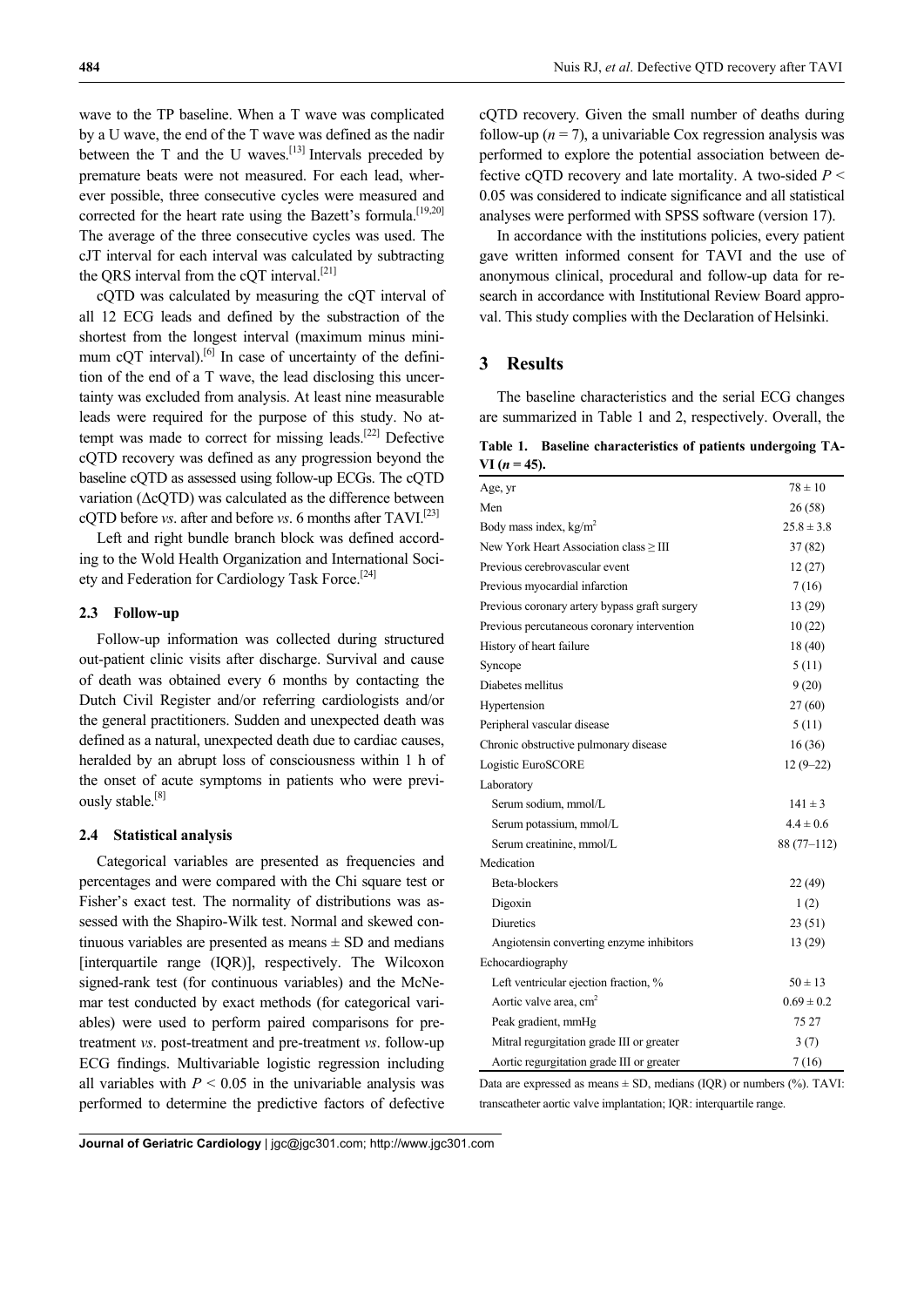**Table 2. Serial analyses of pre- post- and at follow-up ECGs after TAVI.** 

|                                                     | Pre-<br>Post-       | follow-      |              | P-value P-value |           |
|-----------------------------------------------------|---------------------|--------------|--------------|-----------------|-----------|
|                                                     | treatment treatment |              | up           | pre- vs.        | pre vs.   |
|                                                     |                     |              |              | post            | follow-up |
| Entire cohort, $n = 45$                             |                     |              |              |                 |           |
| Heart rate, beats/min                               | $70 \pm 12$         | $75 \pm 13$  | $72 \pm 12$  | 0.004           | 0.29      |
| PR interval, ms                                     | $182 \pm 28$        | $188 \pm 32$ | $180 \pm 23$ | 0.33            | 0.74      |
| QRS width, ms                                       | $124 \pm 31$        | $127 \pm 31$ | $124 \pm 33$ | 0.045           | 0.69      |
| cJT interval, ms                                    |                     |              |              |                 |           |
| Minimum                                             | $285 \pm 31$        | $285 \pm 24$ | $287 \pm 26$ | 0.89            | 0.92      |
| Maximum                                             | $332 \pm 25$        | $330 \pm 25$ | $327 \pm 26$ | 0.58            | 0.12      |
| cQT interval, ms                                    |                     |              |              |                 |           |
| Minimum                                             | $417 \pm 40$        | $427 \pm 36$ | $422 \pm 40$ | 0.049           | 0.24      |
| Maximum                                             | $464 \pm 33$        | $471 \pm 35$ | $462 \pm 41$ | 0.091           | 0.68      |
| Dispersion                                          | $47 \pm 23$         | $45 \pm 17$  | $40 \pm 16$  | 0.82            | 0.049     |
| Patients without conduction abnormalities, $n = 27$ |                     |              |              |                 |           |
| Heart rate beats/min                                | $70 \pm 14$         | $74 \pm 15$  | $72 \pm 13$  | 0.051           | 0.48      |
| PR interval, ms                                     | $183 \pm 30$        | $186 \pm 34$ | $177 \pm 26$ | 0.88            | 0.21      |
| ORS width, ms                                       | $100 \pm 8$         | $105 \pm 16$ | $100 \pm 10$ | 0.045           | 0.92      |
| cJT interval, ms                                    |                     |              |              |                 |           |
| Minimum                                             | $287 \pm 33$        | $287 \pm 27$ | $290 \pm 27$ | 0.64            | 0.86      |
| Maximum                                             | $338 \pm 23$        | $334 \pm 28$ | $328 \pm 25$ | 0.27            | 0.052     |
| cQT interval, ms                                    |                     |              |              |                 |           |
| Minimum                                             | $396 \pm 30$        | $405 \pm 20$ | $400 \pm 27$ | 0.22            | 0.47      |
| Maximum                                             | $447 \pm 24$        | $452 \pm 23$ | $438 \pm 26$ | 0.21            | 0.16      |
| Dispersion                                          | $50 \pm 27$         | $47 \pm 16$  | $38 \pm 16$  | 0.95            | 0.006     |

Data are expressed as means  $\pm$  SD, medians (IQR) or *n* (%). TAVI: transcatheter aortic valve implantation; IQR: interquartile range.

average heart rate, QRS duration and minimum cQT interval increased immediately after TAVI, yet all changes returned to baseline values at 6 months. The cQTD decreased immediately after TAVI, with a further decline at 6 months (47 *vs*. 45 *vs*. 40 ms, *P* = 0.049). In a subgroup of 27 patients without conduction abnormality before, after and 6 months after TAVI, the cQTD decreased from 50 ms at baseline to 38 ms at 6 months (reduction of  $24\%$ ,  $P =$ 0.006).

# **3.1 Frequency and predictors of defective cQTD recovery**

In 27 out of the 45 patients (60%), a reduction in cQTD between baseline and follow-up was observed, whereas in 18 patients (40%) an increase was observed (defective cQTD recovery). The individual changes in cQTD are presented in Figure 2. Details of the baseline characteristics and perioperative results grouped according to the occurrence of defective cQTD recovery are shown in Table 3 and 4, respectively.

Patients with defective cQTD recovery had a worse ejection fraction (45% *vs.* 54%,  $P = 0.026$ ), longer minimum cQT interval before TAVI (432 ms *vs*. 407 ms, *P* = 0.001) and an increase in cQTD immediately after TAVI (ΔcQTD:  $+13$  ms *vs*.  $-13$  ms,  $P = 0.002$ ) in comparison to patients without defective cOTD recovery. The independent predictors of defective cQTD recovery are listed in Table 5.

### **3.2 Prognostic effects of defective cQTD recovery**

The median follow-up was 14 months (IQR: 7–23); seven patients (16%) died at a median of 11 months (IQR: 6–15) after TAVI. Four deaths occurred in patients with defective cQTD recovery (cardiac death: 50%) and three deaths in patients without defective cQTD recovery (cardiac death: 0%). By univariable analysis, a higher baseline serum creatinine (per 10 mmol/L increase, HR: 1.09; 95% CI: 1.03–1.16) and defective cQTD recovery (ΔcQTD at 6 months, per 10 ms decrease, HR: 1.52; 95% CI: 1.05–2.17) were significantly associated with late mortality.



**Figure 2. Individual changes in cQTD during follow-up according to the occurrence of defective cQTD recovery.** cQTD: corrected QT dispersion.

http://www.jgc301.com; jgc@mail.sciencep.com **| Journal of Geriatric Cardiology**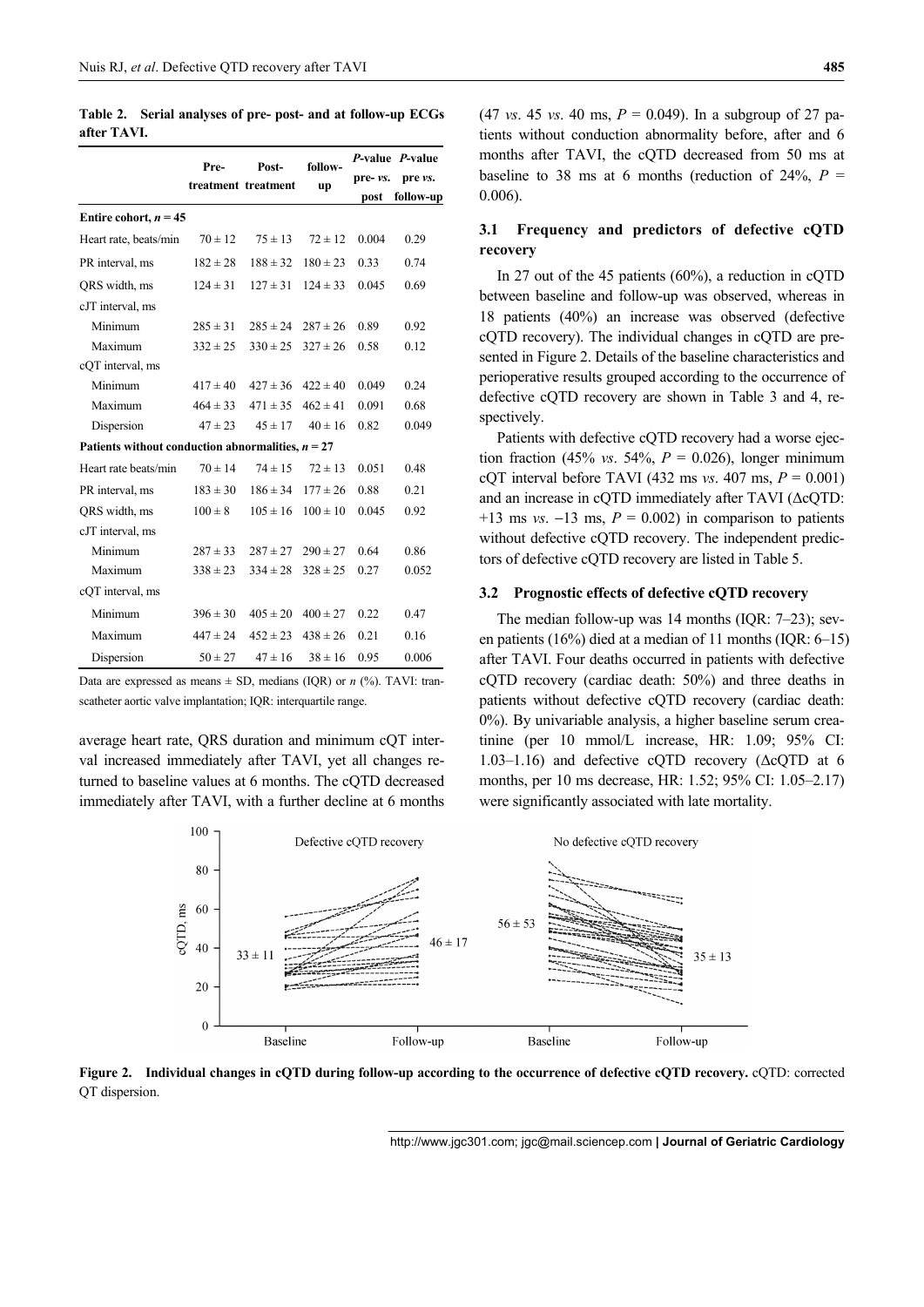| Variable                                         | Defective cQTD recovery |                               |       |  |
|--------------------------------------------------|-------------------------|-------------------------------|-------|--|
|                                                  | $No = 27$               | $Yes = 18$                    | P     |  |
| Age, yrs                                         | $78 \pm 10$             | $79 \pm 11$                   | 0.78  |  |
| Men                                              | 13(48)                  | 13(72)                        | 0.11  |  |
| Body mass index, $kg/m2$                         | $25.8 \pm 3.7$          | $25.8 \pm 4.1$                | 0.96  |  |
| New York Heart Association class $\geq$ III      | 21 (78)                 | 16(89)                        | 0.45  |  |
| Previous cerebrovascular event                   | 9(33)                   | 3(17)                         | 0.31  |  |
| Previous myocardial infarction                   | 2(7)                    | 5(28)                         | 0.098 |  |
| Previous coronary artery bypass<br>graft surgery | 6(22)                   | 7(39)                         | 0.23  |  |
| Previous percutaneous coronary<br>intervention   | 7(26)                   | 3(17)                         | 0.72  |  |
| History of heart failure                         | 8(30)                   | 10(56)                        | 0.082 |  |
| Syncope                                          | 4(15)                   | 1(6)                          | 0.63  |  |
| Diabetes mellitus                                | 4(15)                   | 5(28)                         | 0.45  |  |
| Hypertension                                     | 15(56)                  | 12(67)                        | 0.46  |  |
| Peripheral vascular disease                      | 3(11)                   | 2(11)                         | 1.0   |  |
| Chronic obstructive pulmonary disease            | 11(41)                  | 5(28)                         | 0.37  |  |
| Logistic EuroSCORE                               | $12(8-21)$              | $15(10-25)$                   | 0.31  |  |
| Laboratory                                       |                         |                               |       |  |
| Serum sodium, mmol/L                             | $141 \pm 4$             | $141 \pm 3$                   | 0.87  |  |
| Serum potassium, mmol/L                          | $4.5 \pm 0.5$           | $4.3 \pm 0.6$                 | 0.33  |  |
| Serum creatinine, mmol/L                         |                         | 82 (73-112) 91 (86-126) 0.084 |       |  |
| Medication                                       |                         |                               |       |  |
| Beta-blockers                                    | 12(44)                  | 10(56)                        | 0.47  |  |
| Digoxin                                          | $\overline{0}$          | 1(6)                          | 0.40  |  |
| <b>Diuretics</b>                                 | 11(41)                  | 12(67)                        | 0.13  |  |
| Angiotensin converting enzyme inhibitors         | 8(30)                   | 5(28)                         | 0.89  |  |
| Echocardiography                                 |                         |                               |       |  |
| Left ventricular ejection fraction, %            | $54 \pm 12$             | $45 \pm 13$                   | 0.026 |  |
| Aortic valve area, cm <sup>2</sup>               | $0.69 \pm 0.2$          | $0.68 \pm 0.3$                | 0.79  |  |
| Peak gradient, mmHg                              | 79 30                   | 68 19                         | 0.18  |  |
| Mitral regurgitation grade III or greater        | 2(8)                    | 1(6)                          | 1.0   |  |
| Aortic regurgitation grade III or greater        | 5(19)                   | 2(11)                         | 0.50  |  |

**Table 3. Baseline characteristics grouped according to the occurrence of defective cQTD recovery at 6 months after TAVI.** 

Data are expressed as means  $\pm$  SD, medians (IQR) or *n* (%). cQTD: corrected QT dispersion; IQR: interquartile range; TAVI: transcatheter aortic valve implantation.

# **4 Discussion**

In this study of 45 patients with aortic stenosis, we found that the average cQTD-time was significantly reduced at 6 months after TAVI. Yet, defective cQTD recovery was present in 40% of the patients. Worsening of cQTD immediately after TAVI was an independent predictor of defective cQTD recovery at 6 months, which in turn showed a directional signal of a higher risk of late mortality.

cQTD can be used to determine non-uniform ventricular repolarization and is increased in a variety of cardiac conditions such as long QT syndrome, chronic heart failure, hypertrophic cardiomyopathy, myocardial infarction and in patients with left ventricular hypertrophy associated with aortic stenosis.<sup>[6–9]</sup> In these patients, increased cQTD has been associated with susceptibility to ventricular arrhythmias, cardiac mortality and unexplained sudden death.<sup>[17]</sup> Yet, in patients with aortic stenosis, cQTD has been shown to reduce early after surgical aortic valve replacement, which is attributed to a reduced afterload, improved coronary flow and early left ventricular mass regression.<sup>[10-12]</sup>

**Table 4. ECG and peri-operative results grouped according to the occurrence of defective cQTD recovery at 6 months after TAVI.** 

|                                           | Defective cQTD recovery |                 |                 |  |
|-------------------------------------------|-------------------------|-----------------|-----------------|--|
| Variable                                  | $No = 27$               | $Yes = 18$      | <i>P</i> -value |  |
| Heart rate, beats/min                     |                         |                 |                 |  |
| Pre-treatment                             | $70 \pm 13$             | $70 \pm 10$     | 0.90            |  |
| Post-treatment                            | $73 \pm 14$             | $77 \pm 12$     | 0.37            |  |
| Follow-up                                 | $70 \pm 11$             | $74 \pm 13$     | 0.26            |  |
| PR interval, ms                           |                         |                 |                 |  |
| Pre-treatment                             | $183 \pm 30$            | $181 \pm 25$    | 0.85            |  |
| Post-treatment                            | $184 \pm 33$            | $193 \pm 30$    | 0.41            |  |
| Follow-up                                 | $179 \pm 21$            | $181 \pm 28$    | 0.83            |  |
| Minimum cJT interval, ms                  |                         |                 |                 |  |
| Pre-treatment                             | $280 \pm 34$            | $292 \pm 26$    | 0.21            |  |
| Post-treatment                            | $290 \pm 25$            | $279 \pm 22$    | 0.12            |  |
| Follow-up                                 | $292 \pm 24$            | $281 \pm 28$    | 0.17            |  |
| Maximum cJT interval, ms                  |                         |                 |                 |  |
| Pre-treatment                             | $336 \pm 25$            | $325 \pm 25$    | 0.17            |  |
| Post-treatment                            | $334 \pm 28$            | $324 \pm 19$    | 0.24            |  |
| Follow-up                                 | $327 \pm 23$            | $327 \pm 30$    | 0.94            |  |
| Minimum cQT interval, ms                  |                         |                 |                 |  |
| Pre-treatment                             | $407 \pm 39$            | $432 \pm 37$    | 0.036           |  |
| Post-treatment                            | $427 \pm 35$            | $427 \pm 38$    | 0.99            |  |
| Follow-up                                 | $420 \pm 38$            | $425 \pm 44$    | 0.69            |  |
| Maximum cQT interval, ms                  |                         |                 |                 |  |
| Pre-treatment                             | $463 \pm 32$            | $465 \pm 36$    | 0.81            |  |
| Post-treatment                            | $470 \pm 36$            | $473 \pm 34$    | 0.82            |  |
| Follow-up                                 | $456 \pm 35$            | $471 \pm 48$    | 0.23            |  |
| cQTD variation                            | $-13 \pm 31$            | $+13 \pm 31$    | 0.002           |  |
| (pre vs. post-treatment), ms              |                         |                 |                 |  |
| cQTD variation (pre vs. follow-up), ms    | $-20 \pm 24$            | $+13 \pm 13$    | ${}_{0.001}$    |  |
| Myocardial injury $\leq 48$ h             |                         |                 |                 |  |
| Maximum troponin T                        | $0.22 \pm 0.21$         | $0.21 \pm 0.20$ | 0.93            |  |
| Maximum CKMB                              | $13 \pm 16$             | $8 \pm 6$       | 0.39            |  |
| Echocardiography $<$ 7 days               |                         |                 |                 |  |
| Peak gradient                             | $19 \pm 9$              | $18 \pm 8$      | 0.71            |  |
| Mitral regurgitation grade III or greater | 1(4%)                   | 2(12%)          | 0.55            |  |
| Aortic regurgitation grade III or greater | 3(12%)                  | 1(6%)           | 0.53            |  |

Data are expressed as means  $\pm$  SD or *n* (%). CKMB: creatine kinase MB; cQTD: corrected QT dispersion; TAVI: transcatheter aortic valve implantation.

**Journal of Geriatric Cardiology** | jgc@jgc301.com; http://www.jgc301.com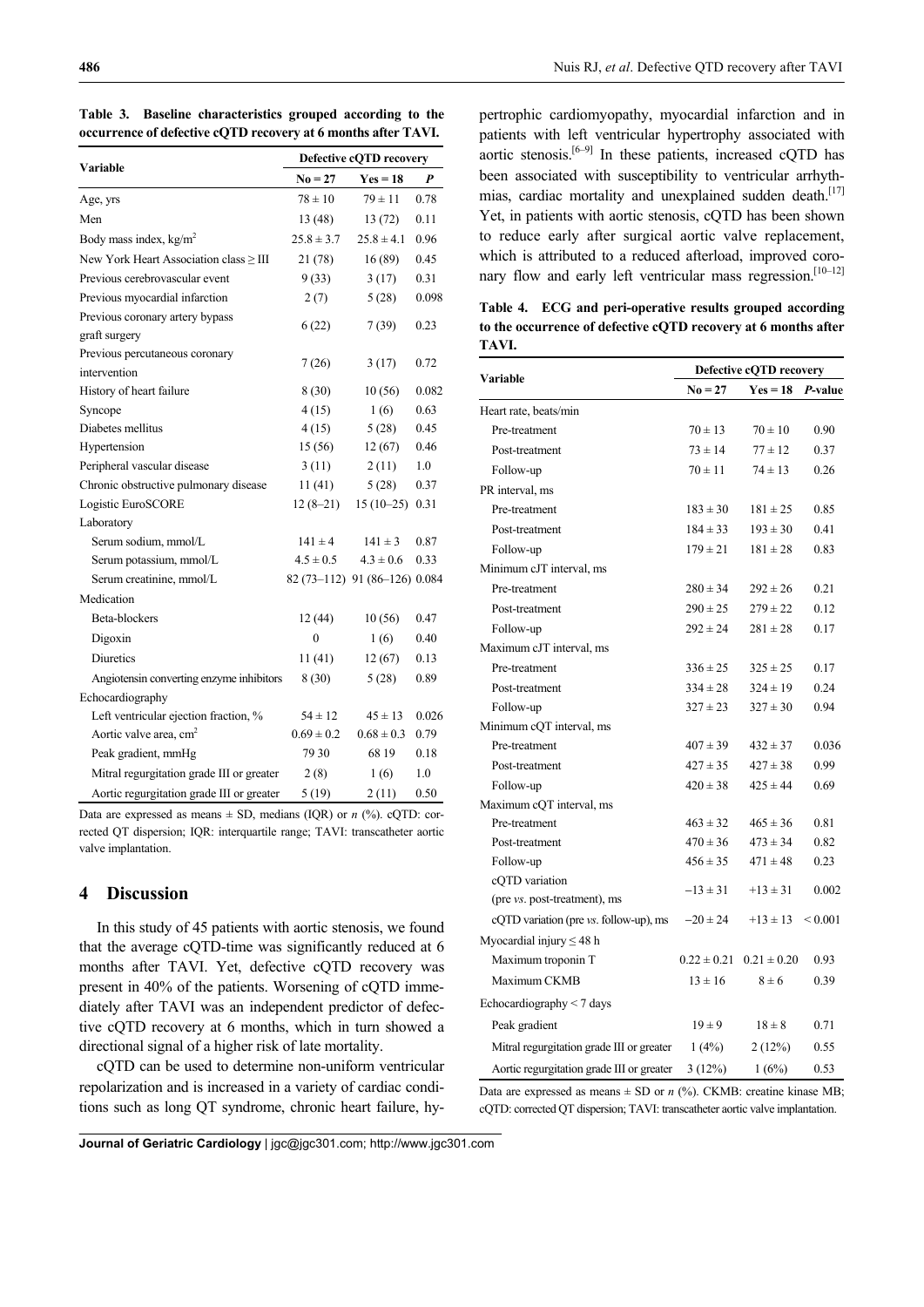**Table 5. Independent predictors of defective cQTD recovery after TAVI.** 

|                                    | <b>Crude OR</b>     | <b>Adjusted OR</b>  | P     |  |
|------------------------------------|---------------------|---------------------|-------|--|
| <b>Variable</b>                    | $(95\% \text{ CI})$ | $(95\% \text{ CI})$ |       |  |
| Left ventricular ejection fraction | 1.78                | 1.61                |       |  |
| (per 10% decrease)                 | $(1.04 - 3.03)$     | $(0.84 - 3.09)$     | 0.15  |  |
| Pre-operative minimum cQT          | 1.20                | 1.12                |       |  |
| interval (per 10 ms increase)      | $(1.00-1.42)$       | $(0.91 - 1.39)$     | 0.28  |  |
| cQTD variation (pre vs. post)      | 1.98                | 1.89                | 0.012 |  |
| (per 10 ms decrease)               | $(1.25 - 3.14)$     | $(1.15 - 3.12)$     |       |  |
|                                    |                     |                     |       |  |

cQTD: corrected QT dispersion; TAVI: transcatheter aortic valve implantation.

This has also been demonstrated in patients with severe congenital AS undergoing percutaneous balloon valvuloplasty.[25]

The findings of the present study indicate that cQTD recovery after TAVI does not occur immediately after the procedure but is a time related phenomenon that is not complete at 6 months (40% of the patients still had a defective cQTD recovery). This is in contrast with the findings of Sarubbi, *et al.*<sup>[25]</sup> who showed a 23% cQTD reduction immediately after balloon valvuloplasty and those of Tsai, *et al*. [11] who demonstrated a 48% reduction by 6 days after AVR.

The evident and immediate cQTD reduction following AVR contrasts with our findings of a delayed and incomplete cQTD reduction after TAVI. This can be explained by patient-related factors since TAVI patients are in general older than patients who undergo surgical valve replacement and, therefore, have more pronounced age-related degenerative changes of the myocardium. In addition, TAVI patients may suffer from longer periods of elevated afterload in comparison to surgical patients due to a longer time interval to clinical detection and treatment delay.<sup>[26,27]</sup> They may therefore, have more extensive cQTD and less response to early changes following afterload correction.

The observed increase in cQTD immediately after TAVI in patients with a defective cQTD recovery during followup could be due to an early impairment of the conductive system not appearing at the 12-lead ECG evaluation. In these particular patients, the reduction in afterload, improved coronary flow and left ventricular mass regression may not be sufficient to improve the cQTD at follow-up. This phenomenon could be particularly common after CoreValve implantation considering the frequent occurrence of new conduction defects associated with this device.<sup>[16]</sup> The latter may also explain why a significant number of patients had discordant cQTD changes (i.e., an initial decrease in cQTD from baseline to post-TAVI, followed by an increase at follow-up), which occurred in 46% of patients.

The prognostic value of cQTD is subject of debate.<sup>[17]</sup> Yet, some studies demonstrated that cQTD is strongly associated with malignant arrhythmias and cardiac mortality.[6,18] As mentioned, cOTD recovery was incomplete at six months in the present population. Although we lack the power to demonstrate an association with malignant arrhythmia and sudden cardiac death, it is conceivable that these patients are at increased risk of late sudden death. Of note, the causes of death in patients with defective cQTD recovery were sudden death  $(n = 1)$ , myocardial infarction  $(n = 1)$  and terminal kidney failure  $(n = 2)$ , whereas patients without defective cQTD recovery died because of a pneumonia  $(n = 1)$ , sepsis  $(n = 1)$  and a perforated diverticulitis  $(n = 1)$ . The clinical relevance of defective cQTD recovery was previously demonstrated by Chalil, *et al.*<sup>[28]</sup> who demonstrated that increased cQTD duration independently predicts sudden death/resuscitation in patients undergoing cardiac resynchronization therapy.

### **4.1 Limitations**

cQTD is known to be an approximate of repolarisation abnormalities. Yet, given the absence of an underlying pathophysiologic explanation, the observation of (defective) cQTD recovery is of observational nature. We also acknowledge the fact that drugs other than class I or III antiarrhytmic drugs (i.e., antidepressants) may have affected the cQT recovery assessment and the fact that only quarter of the patients who underwent TAVI were eligible mainly because of the frequent occurrence of new conduction abnormalities associated with TAVI. Another limitation of the present study is that it cannot indicate which measures have to be taken in case of defective cQTD recovery. The question is whether one should first stop all drugs that may have such an effect or whether one even should consider the implantation of an automated implantable cardioverter-defibrillator. Data in larger series of patients stemming from multicenter observations are needed to confirm or to rule out the current observations, the precise timing and/or delay of recovery and to elucidate the role of potential measures to be taken. At last, the inter- and intra-observer variability of approximately 20% should be taken into account when interpreting the study results, and warrants future research to confirm our findings.

#### **4.2 Conclusions**

TAVI was associated with a gradual reduction of cQTD during the follow-up period. Defective cQTD recovery was seen in 40% of the patients. This was predominantly seen in patients with an increase in cQTD immediately after TAVI and was associated with a higher risk of late mortality. In addition to the regular follow-up examinations after TAVI, it is conceivable that more detailed analysis of the ECG may help to identify patients at risk of late unexpected death.